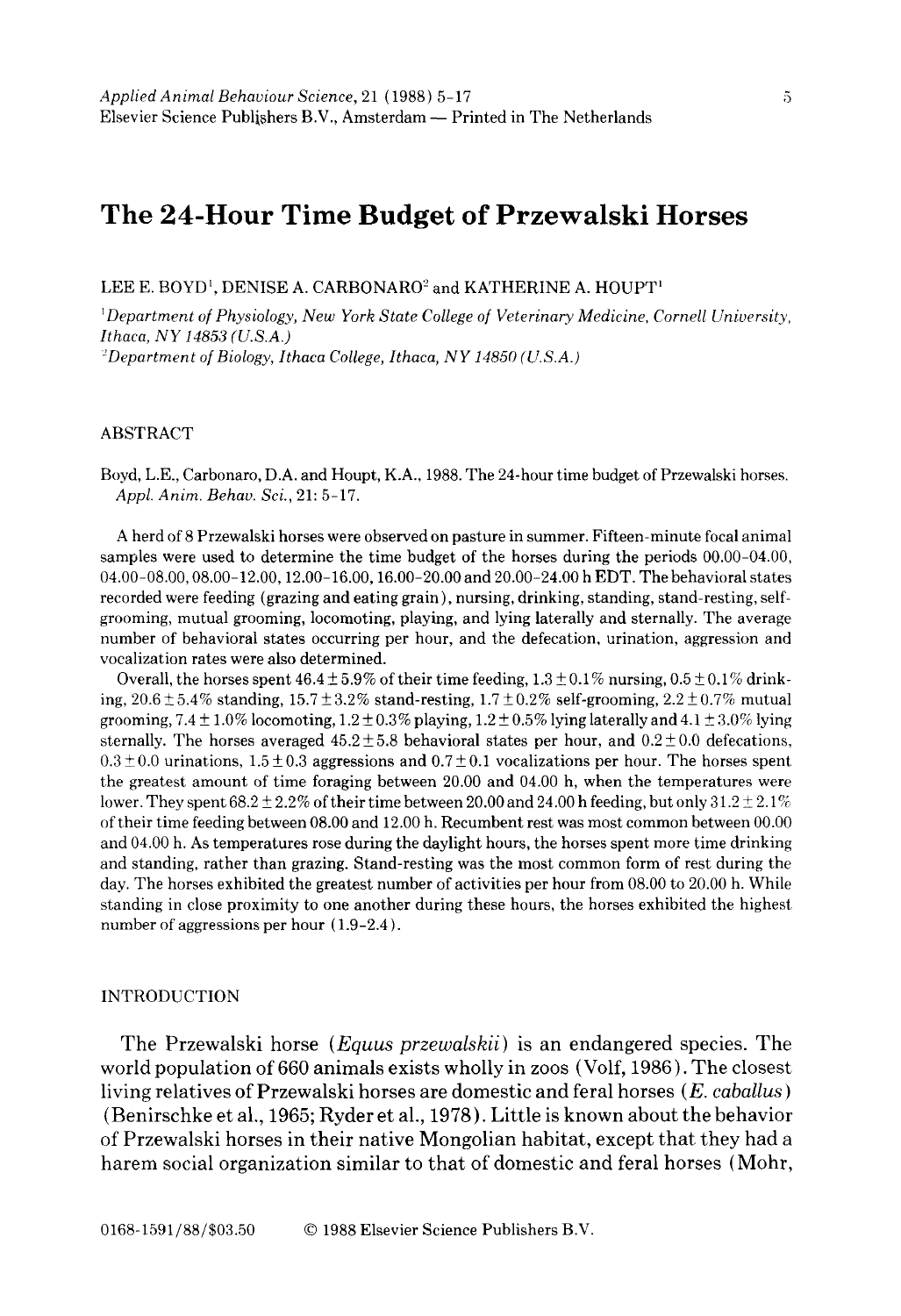1971 ). This study was undertaken to compare the 24-h time budgets of captive Przewalski horses with time budgets reported in the literature from previous studies of both domestic and Przewalski horses.

Diurnal studies of the time budgets of domestic horses on pasture, and of free-ranging feral horses, have been conducted by Schoen et al. (1976), Salter and Hudson (1979), Crowell-Davis (1983), Kaseda (1983) and Rifa (1985). However, only Misaki horses (Kaseda, 1983), Assateague Island ponies (Keiper et al., 1980; Keiper and Keenan, 1980), Camargue horses (Boy and Duncan, 1979; Duncan, 1980, 1985) and Polish primitive horses (Kownacki et al., 1978) have been studied for a 24-h time period. Of these studies, only the results from the Assateague Island ponies were analyzed by time of day. The Assateague Island ponies' time budgets were found to vary with the time of day. For this reason we decided to study the 24-h time budget of Przewalski horses.

Two previous studies of the 24-h time budget of Przewalski horses have been conducted. Bubenik (1961) observed a total of 12 animals in 2 herds at the Prague Zoo. Each herd was studied for 3 consecutive days. Griffitts (1985) studied a herd of 5 Przewalski horses at the Denver Zoo for 3 months. During this time nocturnal observations of 4 horses were made on 13 nights. Results from Bubenik's and Griffitts' studies were presented by time of day. A third study of 8-12 Przewalski horses at the Bronx Zoo was conducted during a 2 month period, and an overall time budget for the hours between 08.00 and 17.00 Eastern Daylight Time (EDT) was reported (Popolow, 1984). The herds in all three of the above studies occupied grass-less enclosures that were less than 0.4 ha in size (Volf, 1975; Griffitts, 1985; Rosenthal, 1986). This is the first study to investigate the 24-h time budgets of Przewalski horses in a large grassy pasture.

## **METHODS**

A herd of Przewalski horses at the National Zoological Park's Conservation and Research Center in Front Royal, Virginia, was studied. This group was chosen because it was the largest herd in the U.S.A. that was housed on pasture, and the animals were quite habituated to human contact, which greatly facilitated night observations. The herd was observed from 12 June to 13 August 1984 and from 6 June to 6 August 1985. In 1984, the herd consisted of a 2-year-old stallion  $(1065 \text{ Bektair}^1)$ , two 3-year-old mares  $(948 \text{ Tasha}, 952$ Misha), two 2-year-old mares (1028 Marge, 1035 Tracy), 2 yearling mares (1125 Tara, 1155 Misty), and one filly born on 27 May 1984 (1240 Nicola). The horses were housed in a grassy 4-ha pasture. In 1985 the same individuals were present, and they were housed in a 12-ha pasture adjacent to their former location. In both pastures the horses had free access to a barn, automatic water

<sup>1</sup>Studbook number and house name.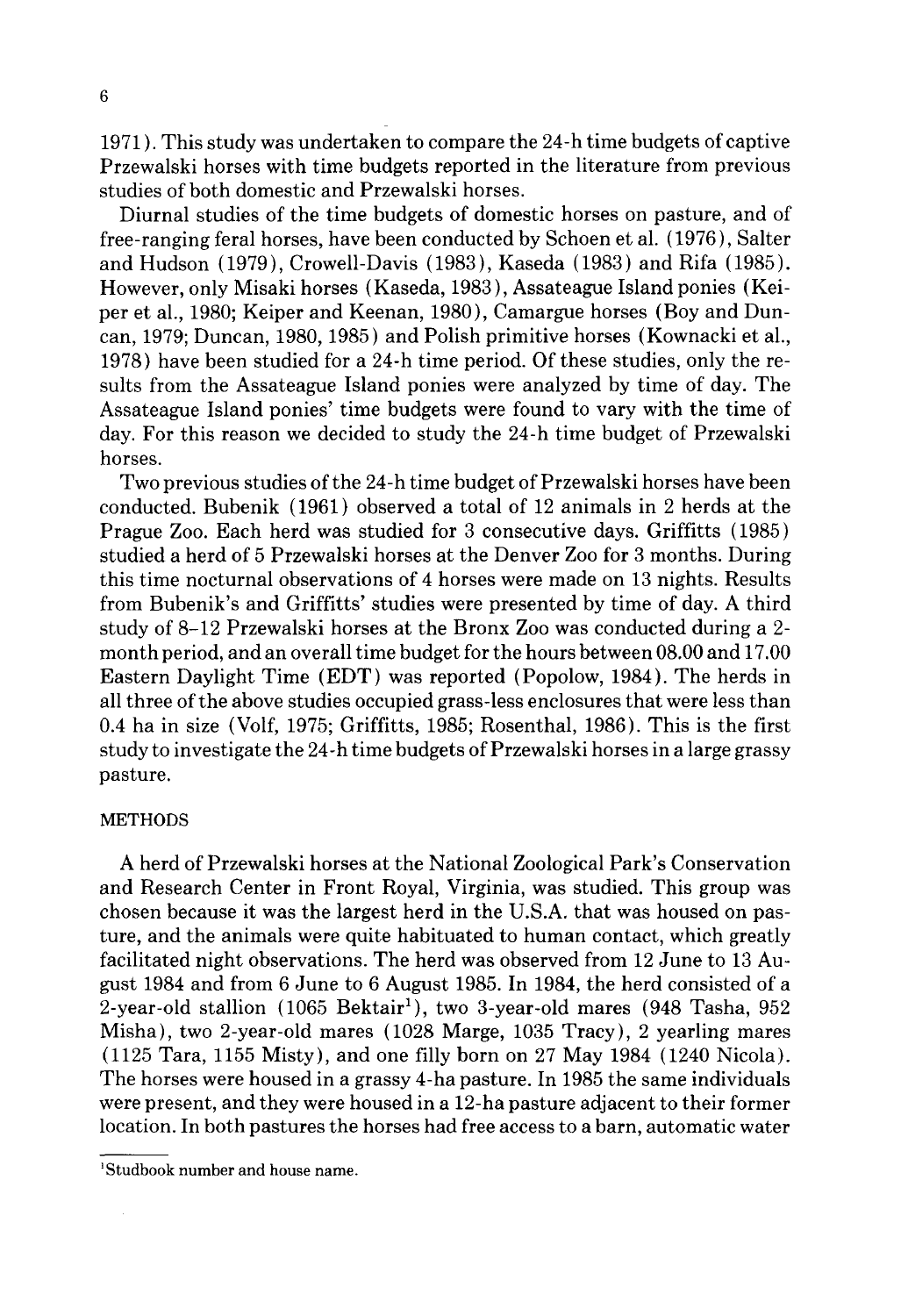dispensers and salt blocks. Twenty-three kg of Purina Herbivore Zoo Chow, a cubed complete diet, was provided to the herd once daily in a hayrack outside the barn, usually between 08.00 and 12.00 h EDT. The 3 youngest females were the offspring of the 2 oldest mares, and they were suckling in both 1984 and 1985 (Tasha nursed both Tara and Nicola). In contrast to most other Przewalski horses, these animals were not on exhibit. Except for the presence of the observer, they received less than 1 h of human contact a day. Human contact occurred primarily during presentation of their feed, occasional pasture mowing, and restraint for hoof-trimming and immunizations.

Fifteen-minute focal-animal samples were used to collect the data (Altmann, 1974). The next focal animal to be observed was drawn randomly without replacement from the list of herd members until all members of the herd had been observed. This sampling process was then repeated. The horses were habituated to the presence of an observer, and it was possible to approach within 5 m, although observations were usually conducted from a distance of 20 m to avoid influencing the horses' behavior. Two observers collected the data. One observer collected most of the 1984 data, while the other observer collected some of the 1984 data and all of the 1985 data. Both observers used the same protocol, and 1.5 h of inter-observer accuracy tests where both observers scored the same horse for 15 min showed an 80% agreement on behaviors and an agreement of transition times between behaviors of 3.6 s. The discrepancies arose when a behavior of long duration, such as grazing, was interrupted by another behavior of a few seconds duration. One observer might record this as 2 bouts of grazing, while the other ignored the short interruption and considered all to be one bout. Such discrepancies would have little effect on the calculations of total time spent in each behavior.

The day was divided into 6 periods: 00.00-04.00; 04.00-08.00; 08.00-12.00; 12.00-16.00; 16.00-20.00; 20.00-24.00 h EDT. These intervals were chosen as they were large enough to allow all 8 members of the herd to be observed once within an interval. Also, since sunrise occurred at approximately 05.30 h and sunset at 20.00 h, these intervals divided the day into 2 night observation periods, 2 midday observation periods, and an early morning and a late afternoon period. Night observations were facilitated by use of a headlamp.

Since horses could be followed closely, they rarely went out of sight. In the event that a focal animal disappeared from view for more than 30 s, the sample was discarded. If the animal disappeared for less than 30 s it was assumed to be continuing the behavior that was occurring when it disappeared (Lehner, 1979). Ten mutually exclusive behavior states were recorded. These were feeding, nursing, drinking, self-grooming, mutual grooming, standing, locomoting, playing, lying sternally and lying laterally. In 1985, a distinction was made between standing awake and standing resting. Reproductive behavior, such as courting and mounting, was rare, but was also noted. Defecations, urinations, aggressions and vocalizations were treated as events because of their short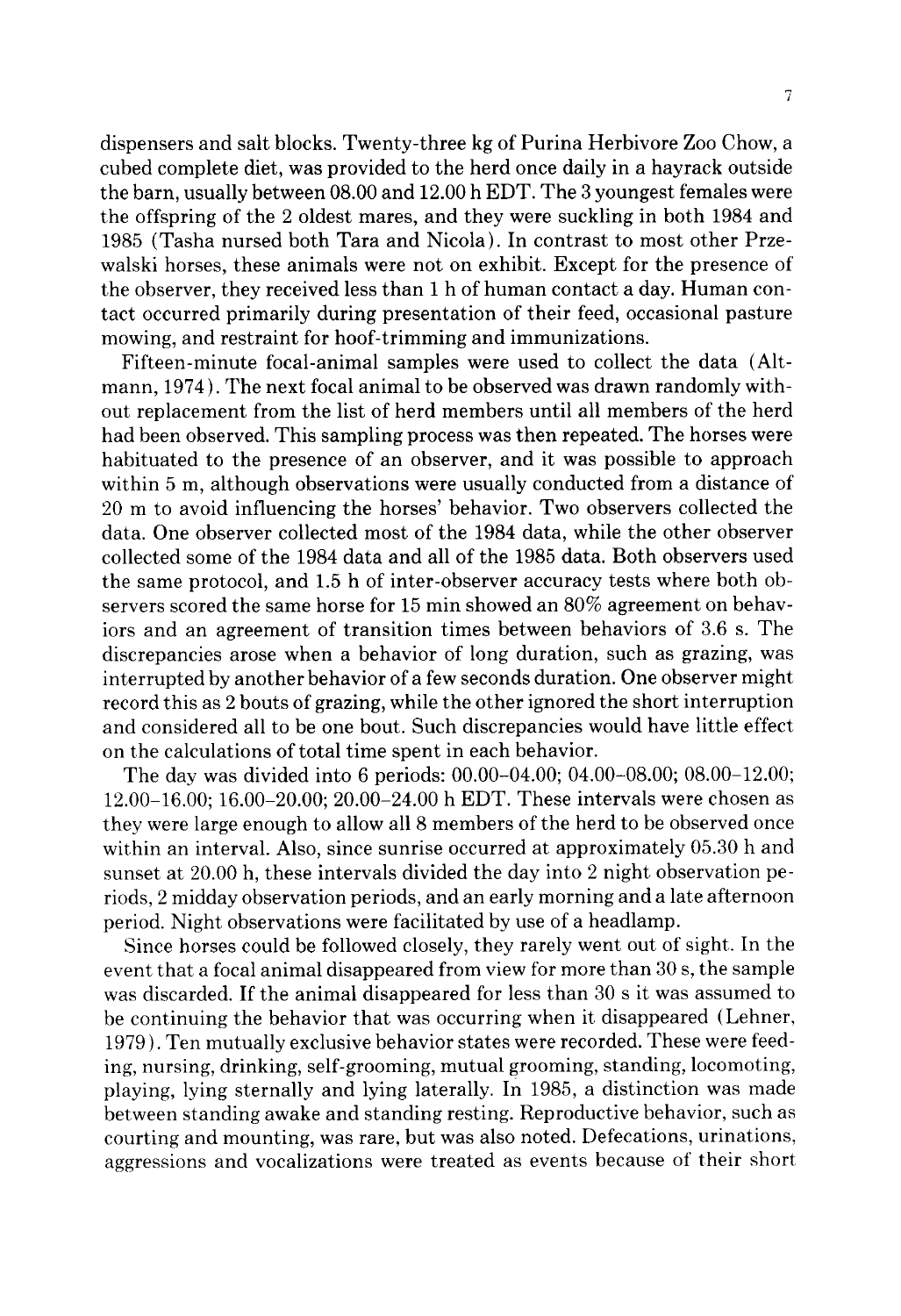duration, and were also recorded. All behaviors were recorded directly onto data sheets. At the end of each 15-min observation, the ambient temperature was recorded from a thermometer, since temperature has been shown to affect the time budget of domestic horses (Crowell-Davis, 1983). One hundred and twelve hours of focal-animal observations were made in 1984, and 95.75 h were collected in 1985.

Average temperatures were calculated for each of the 6 time intervals of the day. The percentage of time spent in each of the behavior states was calculated for each horse in each of the 6 time intervals. The number of transitions between behavior states was calculated on a per hour basis for each horse in each interval to give an index of the level of activity. A very active horse might be expected to have a high number of transitions per hour. (Theoretically, a horse might walk during the entire observation and so be very active, but have few transitions per hour. This was rare, however, as the duration of the observation (15 min) was long in relation to the duration of most behaviors). Similarly, an individual's frequency of being involved in aggression (either initiating or receiving it), and number of vocalizations, were calculated on a per hour basis in each interval. Each of the behavior states, as well as defecations per hour, urinations per hour, transitions per hour, aggressions per hour and vocalizations per hour, were examined by use of the Kruskal-Wallis test to discover whether there were any time-of-day effects.

If homogeneity was not found, multiple comparisons were used to determine which time intervals differed (Conover, 1980). Values for all 8 individuals for all behaviors were then averaged to obtain a mean time budget for the herd in each of the 6 time intervals of the day. The time budgets from these 6 intervals were then averaged to produce an overall 24-h time budget for purposes of comparison with other studies where the data were not presented by time of day.

## RESULTS

Table 1 gives the average time budget of the herd for each of the 6 intervals of the day. The Kruskal-Wallis test indicated homogeneity throughout the day in the distribution functions of the percentage time spent nursing, self-grooming and lying laterally (all  $P > 0.05$ ). The number of urinations and vocalizations per hour were also uniformly distributed throughout the day  $(P> 0.05)$ . All other behaviors showed time-of-day effects. Percentage of time spent feeding and lying sternally were higher at night than during the day (Fig. 1 ). Eating grain accounted for 13.3% of all feeding behavior observed; the rest of the time horses were grazing or browsing. The lowest percentage of feeding time spent eating grain was  $1\%$  between 00.00 and 04.00 h with a high of 39% of the foraging time spent eating grain between 08.00 and 12.00 h, when the manger was refilled.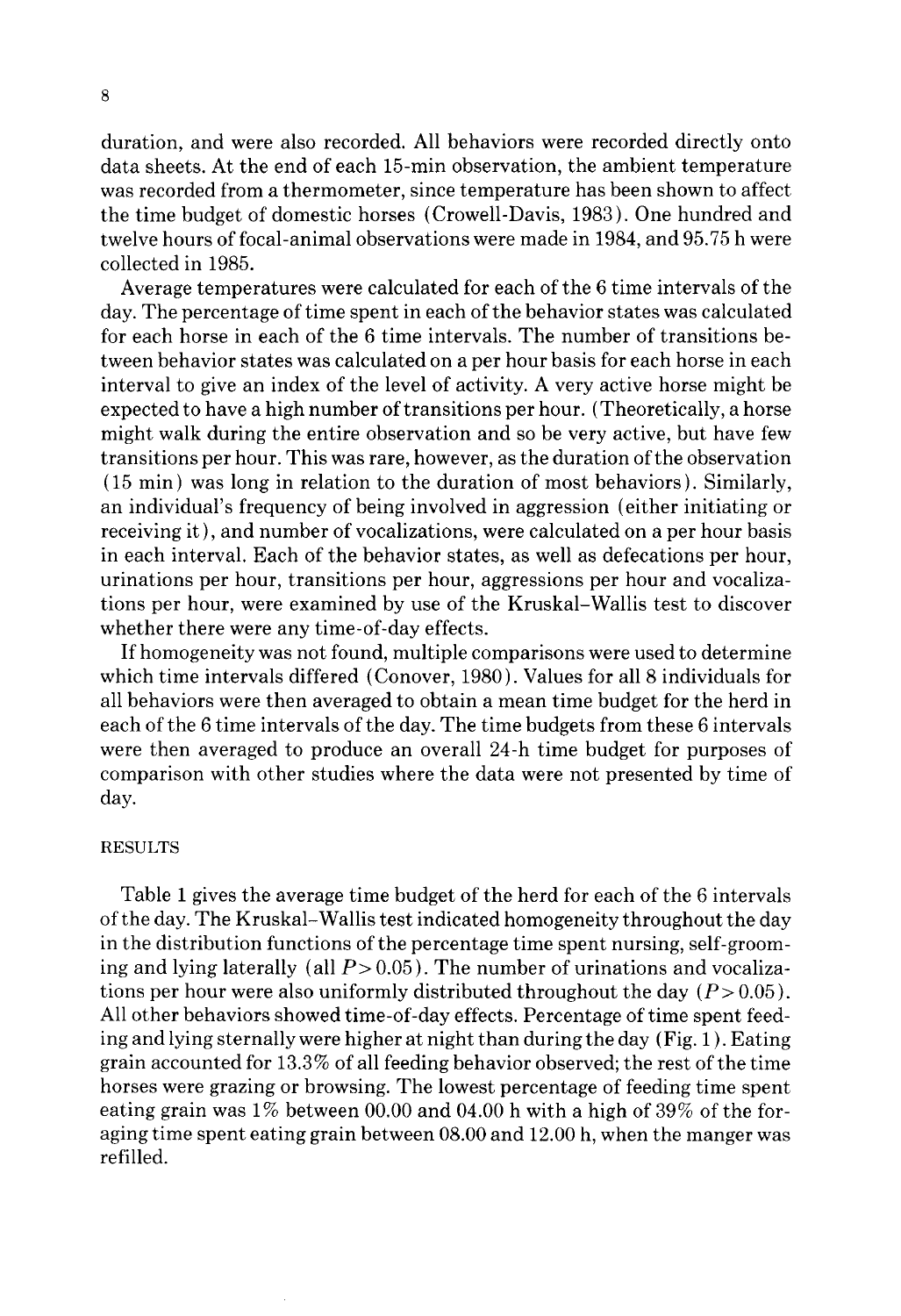# TABLE 1

Time budget of Przewalski horses by time of day<sup>1</sup>

|                                 | <b>EDT</b>           |                             |                      |                                                         |                    |                   |        |  |  |  |  |
|---------------------------------|----------------------|-----------------------------|----------------------|---------------------------------------------------------|--------------------|-------------------|--------|--|--|--|--|
|                                 |                      | $00.00 - 04.00$ 04.00-08.00 |                      | 08.00-12.00 12.00-16.00 16.00-20.00 20.00-24.00 Overall |                    |                   |        |  |  |  |  |
| Observation time                |                      |                             |                      |                                                         |                    |                   |        |  |  |  |  |
| (h)                             | 20.25                | 24.25                       | 51.00                | 52.50                                                   | 32.00              | 26.50             | 206,50 |  |  |  |  |
| Mean percentage time spent      |                      |                             |                      |                                                         |                    |                   |        |  |  |  |  |
| Feeding                         | 60.3 <sup>n</sup>    | 40.1 <sup>b</sup>           | $31.2^{\circ}$       | 38.2 <sup>bcd</sup>                                     | $40.6^{\rm bd}$    | $68.2^{\circ}$    | 46.4   |  |  |  |  |
|                                 | (5.2)                | (3.4)                       | (2.1)                | (3.2)                                                   | (2.4)              | (2.2)             | (5.9)  |  |  |  |  |
| Nursing                         | 1.1 <sup>n</sup>     | 0.9 <sup>a</sup>            | 1.4 <sup>a</sup>     | $1.2^{\mathrm{a}}$                                      | $1.8^{\circ}$      | $1.3^{\circ}$     | 1.3    |  |  |  |  |
|                                 | (0.5)                | (0.5)                       | (0.3)                | (0.5)                                                   | (0.6)              | (0.6)             | (0.1)  |  |  |  |  |
| Drinking                        | $0.06^{\circ}$       | $0.13^a$                    | $0.76$ <sup>bc</sup> | $0.67$ bc                                               | 0.81 <sup>b</sup>  | $0.36^{\circ}$    | 0.47   |  |  |  |  |
|                                 | (0.04)               | (0.06)                      | (0.26)               | (0.15)                                                  | (0.18)             | (0.10)            | (0.13) |  |  |  |  |
| Standing                        | 9.9 <sup>n</sup>     | 44.5 <sup>h</sup>           | 50.8 <sup>b</sup>    | 43.9 <sup>b</sup>                                       | 43.8 <sup>h</sup>  | 10.3 <sup>n</sup> | 33.9   |  |  |  |  |
| (both years)                    | (2.1)                | (3.4)                       | (3.5)                | (2.1)                                                   | (3.0)              | (2.2)             | (7.6)  |  |  |  |  |
| Standing awake                  | $2.3^{\circ}$        | $33.4^{h}$                  | $32.5^{\rm h}$       | $24.5^{\circ}$                                          | $24.6^{\circ}$     | $6.42^{\circ}$    | 20.6   |  |  |  |  |
| (1985)                          | (0.9)                | (2.7)                       | (3.4)                | (1.9)                                                   | (2.3)              | (1.7)             | (5.4)  |  |  |  |  |
| Stand-resting                   | $8.9 -$              | $19.4^{ab}$                 | $18.1^{ub}$          | 25.0 <sup>b</sup>                                       | $19.4^{\rm ab}$    | $3.5^\circ$       | 15.7   |  |  |  |  |
| (1985)                          | (3.8)                | (5.4)                       | (3.6)                | (2.2)                                                   | (3.8)              | (2.4)             | (3.2)  |  |  |  |  |
| Self-groom                      | $0.9$ "              | $1.8^{\circ}$               | 1.3 <sup>a</sup>     | $1.8^{\circ}$                                           | $2.1^{\circ}$      | $2.1^{\circ}$     | 1.7    |  |  |  |  |
|                                 | (0.2)                | (0.4)                       | (0.1)                | (0.5)                                                   | (0.8)              | (0.4)             | (0.2)  |  |  |  |  |
| Mutual groom                    | $0.5^{\circ}$        | 2.5 <sup>bd</sup>           | 1.1 <sup>a</sup>     | 2.4 <sup>hd</sup>                                       | $1.3^{\circ\circ}$ | 5.1 <sup>d</sup>  | 2.2    |  |  |  |  |
|                                 | (0.2)                | (0.4)                       | (0.4)                | (0.6)                                                   | (0.4)              | (0.9)             | (0.7)  |  |  |  |  |
| Locomotion                      | $3.6^{\circ}$        | 6.5 <sup>ac</sup>           | 10.1 <sup>b</sup>    | 9.3 <sup>h</sup>                                        | 8.6 <sup>bc</sup>  | $6.4^{\circ}$     | 7.4    |  |  |  |  |
|                                 | (0.9)                | (1.3)                       | (1.3)                | (0.7)                                                   | (0.7)              | (0.9)             | (1.0)  |  |  |  |  |
| Play                            | $0.0^{\circ}$        | 1.3 <sup>b</sup>            | $2.3^{\circ}$        | 1.4 <sup>bx</sup>                                       | $1.4^{hc}$         | 0.6 <sup>bc</sup> | 1.2    |  |  |  |  |
|                                 | (0.0)                | (0.9)                       | (0.7)                | (0.6)                                                   | (0.4)              | (0.3)             | (0.3)  |  |  |  |  |
| Lie lateral                     | 3.2 <sup>a</sup>     | $0.3^{\circ}$               | $0.8^{\circ}$        | $1.0^{4}$                                               | $0.0^{\circ}$      | 1.9 <sup>°</sup>  | 1.2    |  |  |  |  |
|                                 | (2.0)                | (0.3)                       | (0.5)                | (0.5)                                                   | (0.0)              | (1.0)             | (0.5)  |  |  |  |  |
| Lie sternal                     | $19.2^{\circ}$       | 1.5 <sup>bc</sup>           | 0.3 <sup>he</sup>    | 0.5 <sup>bd</sup>                                       | $0.1^{\circ}$      | 3.3 <sup>d</sup>  | 4.1    |  |  |  |  |
|                                 | (4.3)                | (1.5)                       | (0.9)                | (0.1)                                                   | (0.1)              | (1.0)             | (3.0)  |  |  |  |  |
| Mean trans. $h^{-1}$            | $20.1^{\circ}$       | 45.1 <sup>b</sup>           | $52.9^{\circ}$       | $56.3^\circ$                                            | 57.91              | 39.1 <sup>h</sup> | 45.2   |  |  |  |  |
|                                 | (3.1)                | (3.0)                       | (2.1)                | (2.7)                                                   | (3.2)              | (3.2)             | (5.8)  |  |  |  |  |
| Mean def. h <sup>1</sup>        | $0.05$ <sup>oc</sup> | $0.25$ <sup>abc</sup>       | 0.24 <sup>b</sup>    | $0.06^{\circ}$                                          | 0.28 <sup>h</sup>  | $0.08^{obs}$      | 0.16   |  |  |  |  |
|                                 | (0.05)               | (0.13)                      | (0.03)               | (0.03)                                                  | (0.07)             | (0.05)            | (0.03) |  |  |  |  |
| Mean urin, $h^{-1}$             | 0.52°                | $0.24^{\circ}$              | 0.23"                | 0.31 <sup>a</sup>                                       | 0.32"              | $0.35^{\circ}$    | 0.33   |  |  |  |  |
|                                 | (0.15)               | (0.11)                      | (0.06)               | (0.10)                                                  | (0.10)             | (0.12)            | (0.04) |  |  |  |  |
| Mean aggress. h                 | $0.4^{\circ}$        | $1.4^{\rm hede}$            | 1.9 <sup>bcd</sup>   | $2.4^\circ$                                             | 2.2 <sup>dr</sup>  | $0.8^{\circ}$     | 1.5    |  |  |  |  |
|                                 | (0.2)                | (0.5)                       | (0.3)                | (0.4)                                                   | (0.8)              | (0.8)             | (0.3)  |  |  |  |  |
| Mean vocal, h<br>$\overline{1}$ | $0.9^{\circ}$        | 0.3"                        | $0.6^{\circ}$        | $0.9^{\circ}$                                           | $0.6^{\circ}$      | $0.7^{\circ}$     | 0.7    |  |  |  |  |
|                                 | (0.3)                | (0.2)                       | (0.2)                | (0.2)                                                   | (0.2)              | (0.1)             | (0.1)  |  |  |  |  |

Walues given are means for 8 horses, except for nursing where  $n=5$ . Numbers in parentheses are the standard error of the mean. (Reproductive behavior was too rare to compare.) Values within the same row whicb share a superscript letter are not significantly different from one another  $(P > 0.05)$ .

**Most reproductive behavior occurred at dawn (04.00-08.00 h). Standing, and standing awake and standing resting in 1985 were higher during daylight hours, as were locomotion, play, transitions per hour (Fig. 2 ) and aggressions per hour. Most drinking occurred during the midday and early evening hours.**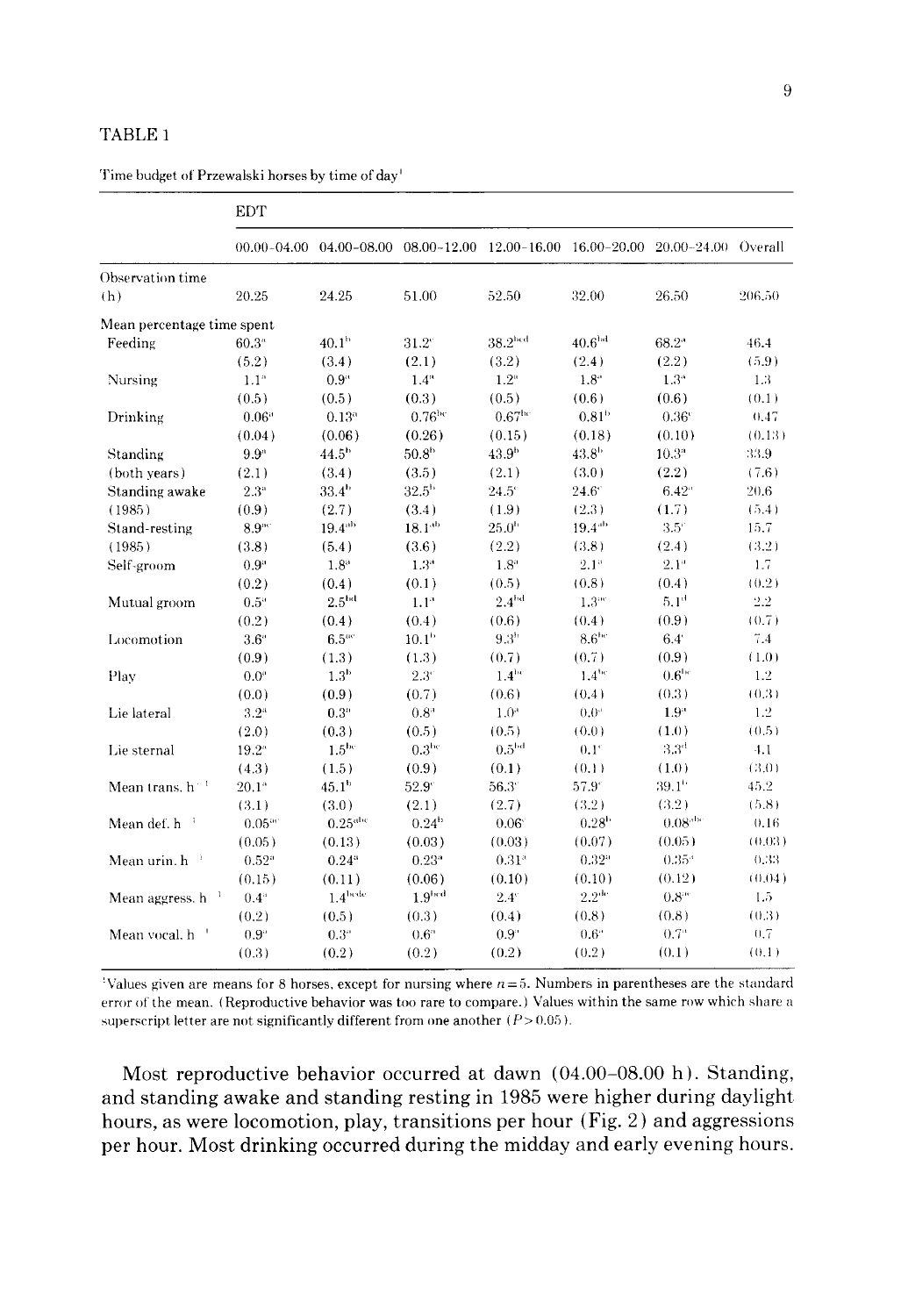

**Hours of the Day** 





Fig, 2. The number of behavioral states per hour by time of day. The values presented are the mean of 8 horses. Standard error of the mean is indicated by the vertical bar.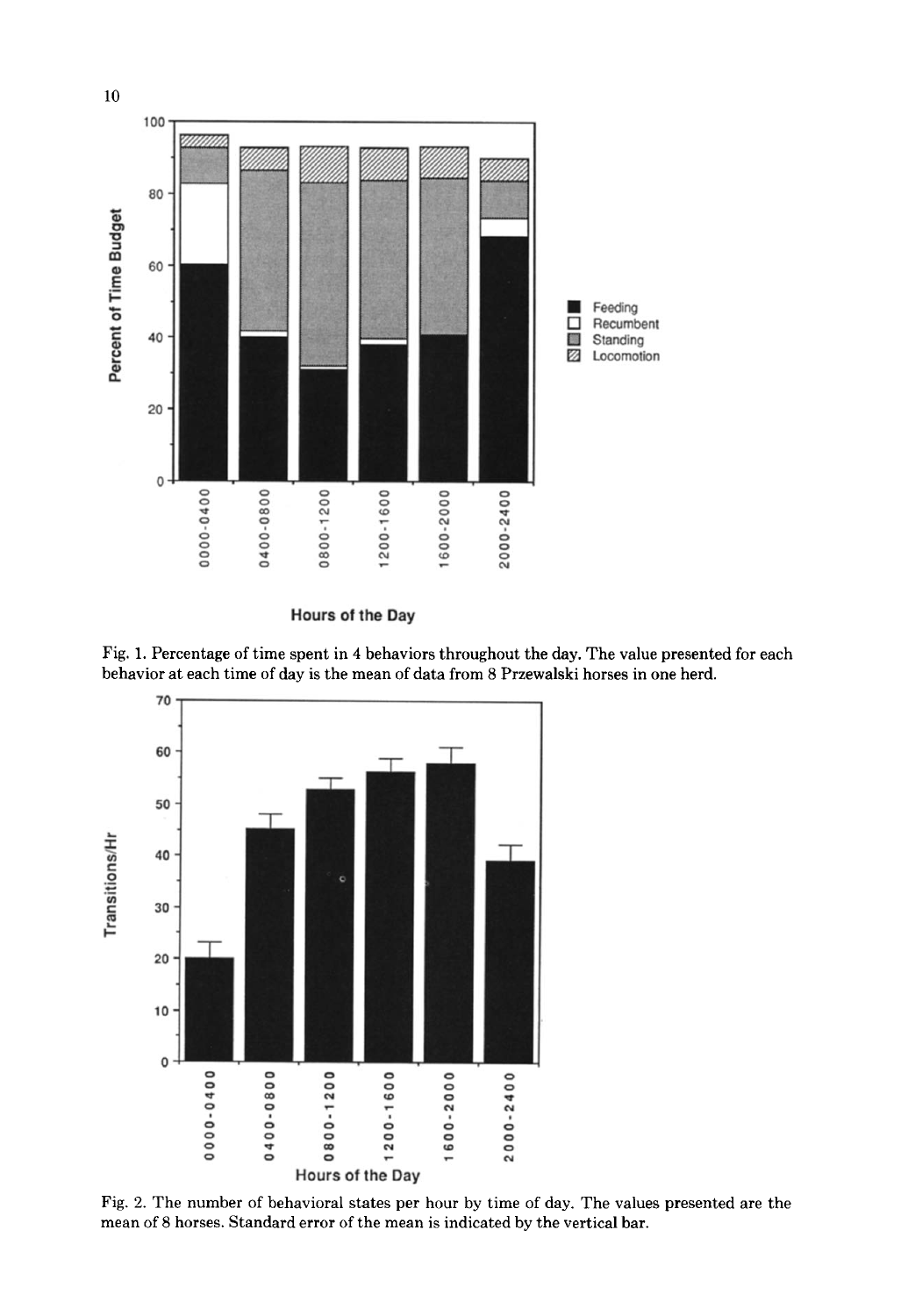**Percentage of time spent mutual grooming and defecations per hour varied in a cyclical pattern throughout the day, with several peaks of activity.** 

**The mean temperature for the 6 time intervals were as follows: 00.00-04.00 h EDT,**  $19.1 \pm 0.3^{\circ}$ **C; 04.00-08.00 h,**  $17.8 \pm 0.3^{\circ}$ **C; 08.00-12.00 h,**  $23.8 \pm 0.3^{\circ}$ **C;** 12.00-16.00 h,  $28.0 \pm 0.3^{\circ}$ C; 16.00-20.00 h,  $25.1 \pm 0.5^{\circ}$ C; 20.00-24.00 h,  $21.0 \pm 0.3$  °C.

## DISCUSSION

**The Przewalski horses at Front Royal spent 46% of their time feeding. There may be several reasons why the Front Royal Przewalski horses spent less time feeding than other populations studied (Table 2 ). For most of the Front Royal observations, the mares were in late lactation (nursing 1- and 2-year-old offspring), and none of them were pregnant, thus their energy requirements would be lower than those of the pregnant and lactating mares in the studies by Houpt et al. (1986), Crowell-Davis et al. (1985), Griffitts (1985), Popolow {1984) and the feral horse studies. The Front Royal herd also contained juvenile animals, and juvenile horses typically spend less time feeding than adults (Dun-**

#### TABLE 2

**Summary of time-budget literature for most commonly measured behaviors** 

| Source                   | Season <sup>1</sup> | Time of<br>$day^2$ | Time spent $(\%)$ |                          |         |                |               |                |          |
|--------------------------|---------------------|--------------------|-------------------|--------------------------|---------|----------------|---------------|----------------|----------|
|                          |                     |                    |                   | Feed Drink               | Stand   | Stand<br>awake | Stand<br>rest | Self-<br>groom | Locomote |
| Domestic horses          |                     |                    |                   |                          |         |                |               |                |          |
| Sweeting et al. (1985)   |                     | D                  | 70                | $\overline{2}$           | 18      | 11             | 7             | 1              | $3*$     |
| Crowell-Davis (1983)     | Sp, Su              | D                  | 70                |                          |         |                |               |                |          |
| Houpt et al. (1986)      | Su                  | N                  | 62                |                          | 28      |                |               |                | $4*$     |
| Sufit et al. (1985)      |                     | 24                 | —                 | $\overline{2}$           |         |                |               |                |          |
| Duncan (1980)            | Su                  | 24                 | 57                | $\overline{\phantom{a}}$ | 28      | 10             | 18            |                | 10       |
| Kownacki et al. (1978)   | Yr                  | 24                 | 70                |                          | 23      |                | --            |                | 4        |
| Feral horses             |                     |                    |                   |                          |         |                |               |                |          |
| Salter and Hudson (1979) | Yr                  | D                  | 75                |                          |         |                |               |                |          |
| Rifa (1985)              | Yr                  | D                  | 75                | 0.3                      |         |                |               | $\overline{2}$ | $8**$    |
| Keiper and Keenan (1980) | Su                  | N                  |                   | 0.1                      |         |                |               |                |          |
| Kaseda (1983)            | Yr                  | 24                 | 74                |                          |         |                |               |                |          |
| Przewalski horses        |                     |                    |                   |                          |         |                |               |                |          |
| Skiff (1982)             | Su                  | D                  | 63                |                          |         |                |               |                |          |
| Popolow (1984)           | Su                  | D                  | 55                | 0.7                      | 25      |                |               | $\overline{2}$ | 13       |
| Griffitts (1985)         | Su                  | Đ                  | 65                |                          | $^{22}$ |                |               |                | 7        |
| Griffitts (1985)         | Su                  | N                  | 36                |                          | 51      |                |               |                | 2        |

**~Spring (Sp); Summer (Su); Year-round** (Yr).

 $2D$ ay (D); Night (N); 24-h observations (24).

~Where a **range was given, the median is presented.** 

\*Walking only: \*\*walking **and trotting only.**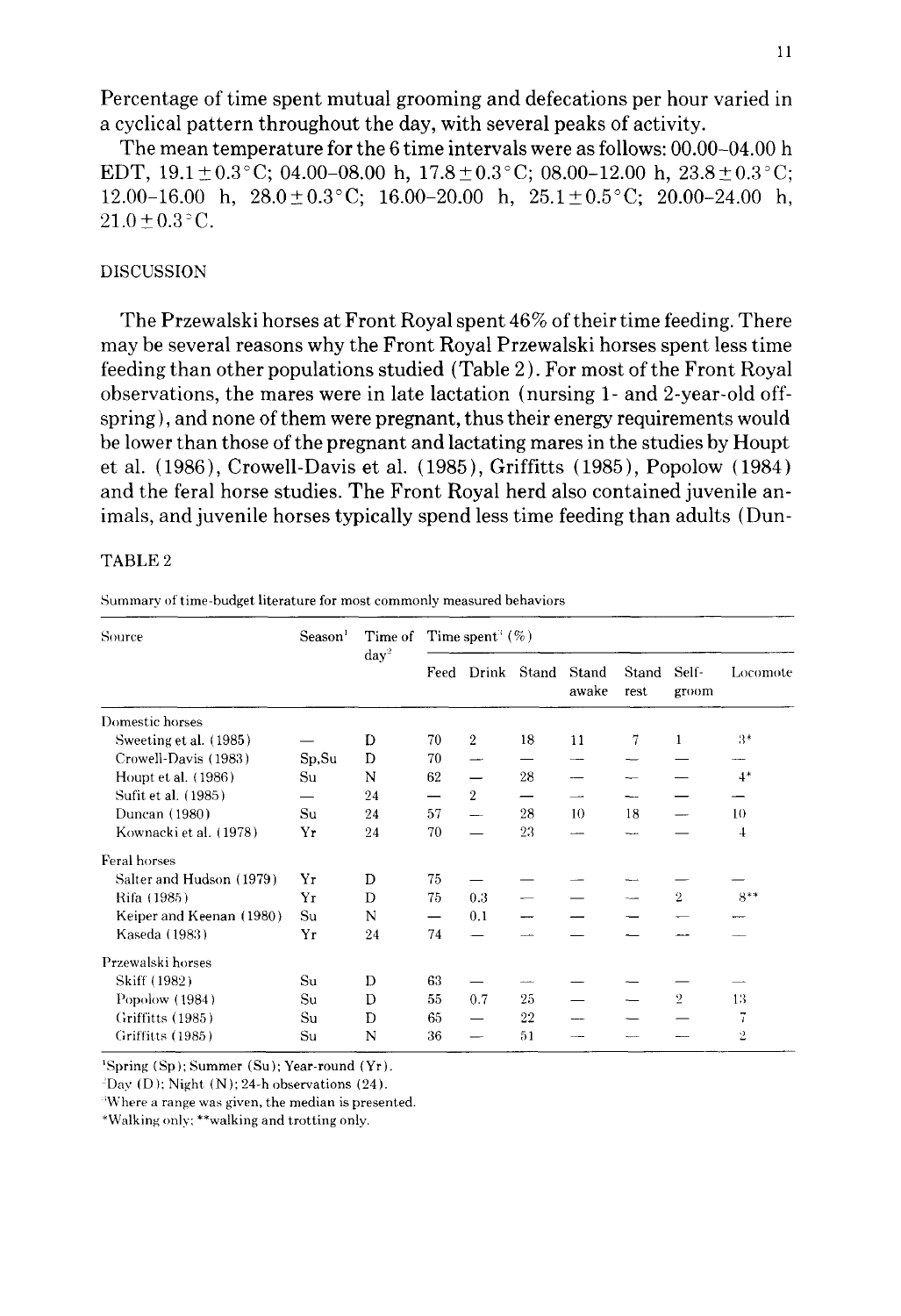can, 1980; Popolow, 1984; Griffitts, 1985). Additionally, the Front Royal herd was receiving 23 kg of complete cubed feed a day (approximately 3 kg per horse), which is twice the amount fed by most zoos that exhibit Przewalski horses. Although weights of the Front Royal horses were not available, the horses appeared to be in excellent condition. All animals were given the highest body condition score under Pollock's (1980) rating system. The horses may have received enough of their energy requirement in concentrated form so as to reduce their total foraging time. Willard et al. (1977) found that stabled horses fed concentrates spent less time eating and more time standing than horses fed hay.

The Front Royal horses usually received their concentrates between 08.00 and 12.00 h. However, this was the time of day when the lowest amount of feeding behavior was observed.The highest percentage of time spent feeding occurred at night when the temperature was lower. Over 60% of the time between 20.00 and 04.00 h was spent foraging; primarily by grazing. Time spent feeding declined to a low during the hottest hours of the day. The percentage time spent foraging in summer is also highest at night for Assateague Island ponies (Keiper and Keenan, 1980). Kaseda (1983) noted that Misaki feral horses grazed predominately from sunset to midnight as the temperature fell from the midday high, and another peak of grazing occurred at dawn. Bubenik (1961) found feeding peaks at 18.00 and 04.00 h during the summer in Przewalski horses fed ad libitum. Most of these time-budget studies have been conducted during the summer (Table 2), and the amount of time spent foraging and its distribution throughout the day may be different at other times of the year. For instance, Kaseda ( 1983 ) found much more diurnal grazing by Misaki horses in winter than in summer. During the summer, Rubenstein (1981) observed a decrease in percentage time spent feeding by Shackleford Island ponies during the midday hours, but this midday decrease did not occur in winter. Nutrient requirements of horses are probably higher in winter to support the higher metabolic rates needed to maintain core body temperature, necessitating more time spent foraging. During hot summer days the horses conserve energy by resting until it becomes cool enough for them to become active and graze without incurring thermal stress (Berger, 1986). The provision of concentrates during the day probably facilitates this summer pattern by permitting horses to obtain more calories per unit time with less effort than when grazing, so the horses can afford to rest until it becomes cooler.

In this study, the lactating Przewalski horses and their offspring spent  $1\%$ of their time nursing. The time that a juvenile horse spends suckling decreases with age. Rifa (1985) found that Asturcon foals spent 6% of their time suckling, as opposed to 1% for yearlings. The data in the present study were obtained largely from yearling and 2-year-old animals, and were consistent with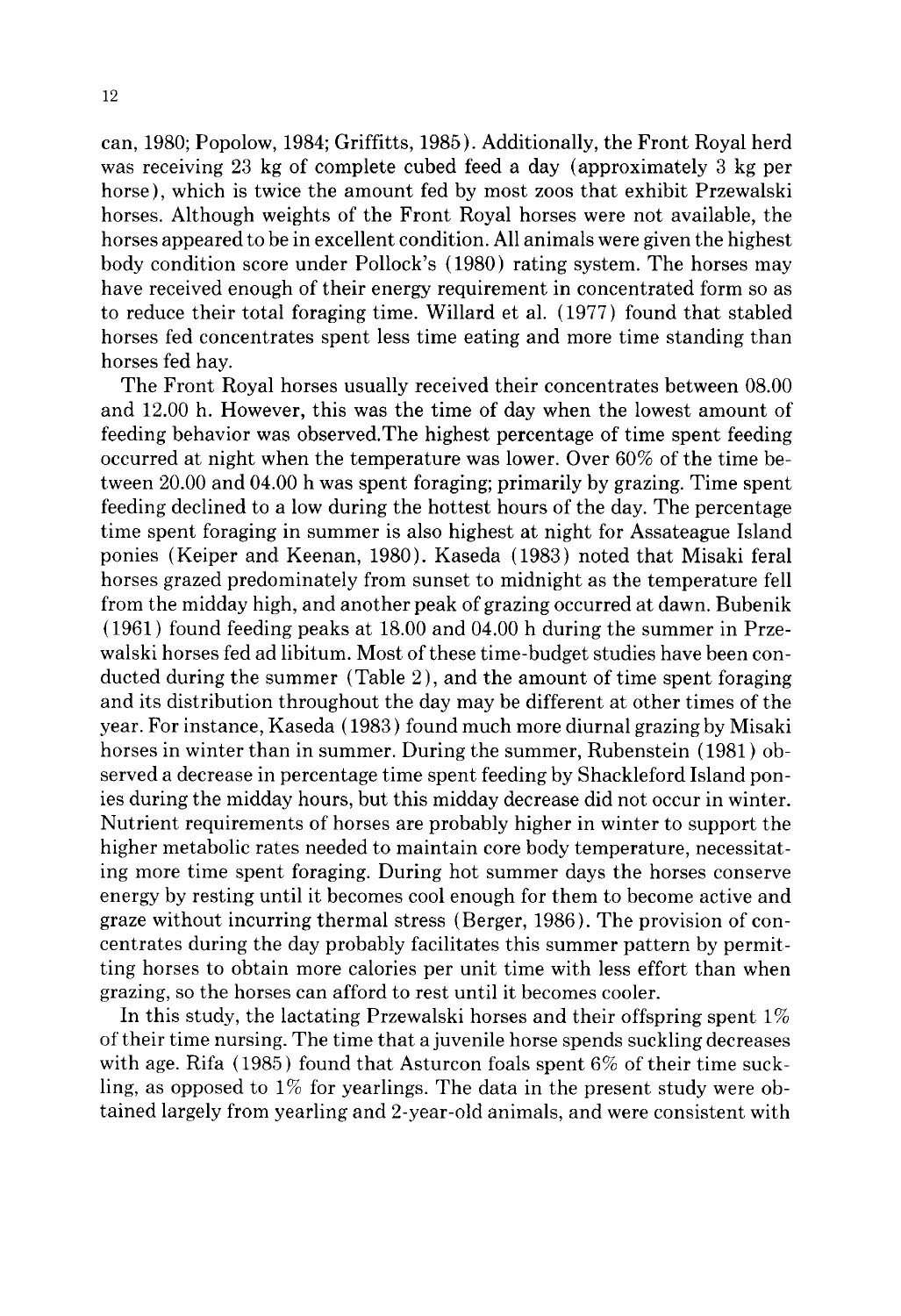Rifa's results from yearlings. No variations in percentage of time spent nursing were evident over the course of a day, as was also the case for the Przewalski horses at the Prague Zoo (Bubenik, 1961 ).

The Przewalski horses at Front Royal spent 0.5% of their time drinking. The amount of time spent drinking during the hottest part of the day was 6 times greater than during the early morning hours. In a study of Welsh pony mares and foals, Crowell-Davis et al. (1985) found fewer drinking bouts in the early morning hours, and a positive correlation between the number of drinking bouts and temperature. During the 1985 observations of the Front Royal Przewalski horses, the observer was aspirating the mares' urine off the ground as part of a study of ovarian activity. It was noted that the urination sites were far more difficult to locate between 00.00 and 06.00 h because of the presence of dew on the grass. This dew may have been an important source of water for the horses while grazing, and may explain why so little drinking was seen during these hours.

The Front Royal Przewalski horses spent 34% of their time standing. The highest percentage of time spent standing occurred during the daylight hours, when the temperature was higher and grazing time declined. When standing resting and standing awake were considered separately in 1985, both were highest during the daylight hours. The Front Royal horses average 16% of their time standing resting and 21% standing awake. Tyler (1972) found that New Forest ponies spent the majority of the time between 09.00 and 14.00 h resting during the summer.

The Przewalski horses at Front Royal spent nearly 2% of their time selfgrooming. Popolow { 1984) reported that a similar amount of time was spent self-grooming in a daytime study of Przewalski horses at the Bronx Zoo, and Rifa (1985) reported similar values in a daytime study of Asturcon feral ponies. Feral ponies on Assateague Island spent only 0.5% of their time grooming themselves, but like the Front Royal Przewalski horses, the time spent self' grooming was relatively constant throughout the night (Keiper and Keenan. 1980).

The Front Royal Przewalski horses spent 2% of their time mutual grooming. There was a cyclical pattern of mutual grooming, with peaks at 04.00-08.00, 12.00-16.00 and 20.00-24.00 h. Polish primitive horses groomed most frequently between 06.00 and 09.00 and between 12.00 and 18.00 h (Kownacki et al., 1978 ). The midday peak occurs during the hottest part of the day when the horses are not occupied with foraging and are resting standing near one another, creating opportunities for mutual grooming. The early morning and evening peak mutual grooming times are characterized by lower temperatures, and the horses are more active than in the intervening 00.00-04.00 h time-interval when recumbent rest is common. During their summertime study of Assateague Island ponies, Keiper and Keenan (1980) also found a peak of mutual grooming from 19.00 to 23.00 h, and an increase again at 04.00 h.

Locomotion took up 7% of the time budget of Front Royal Przewalski horses.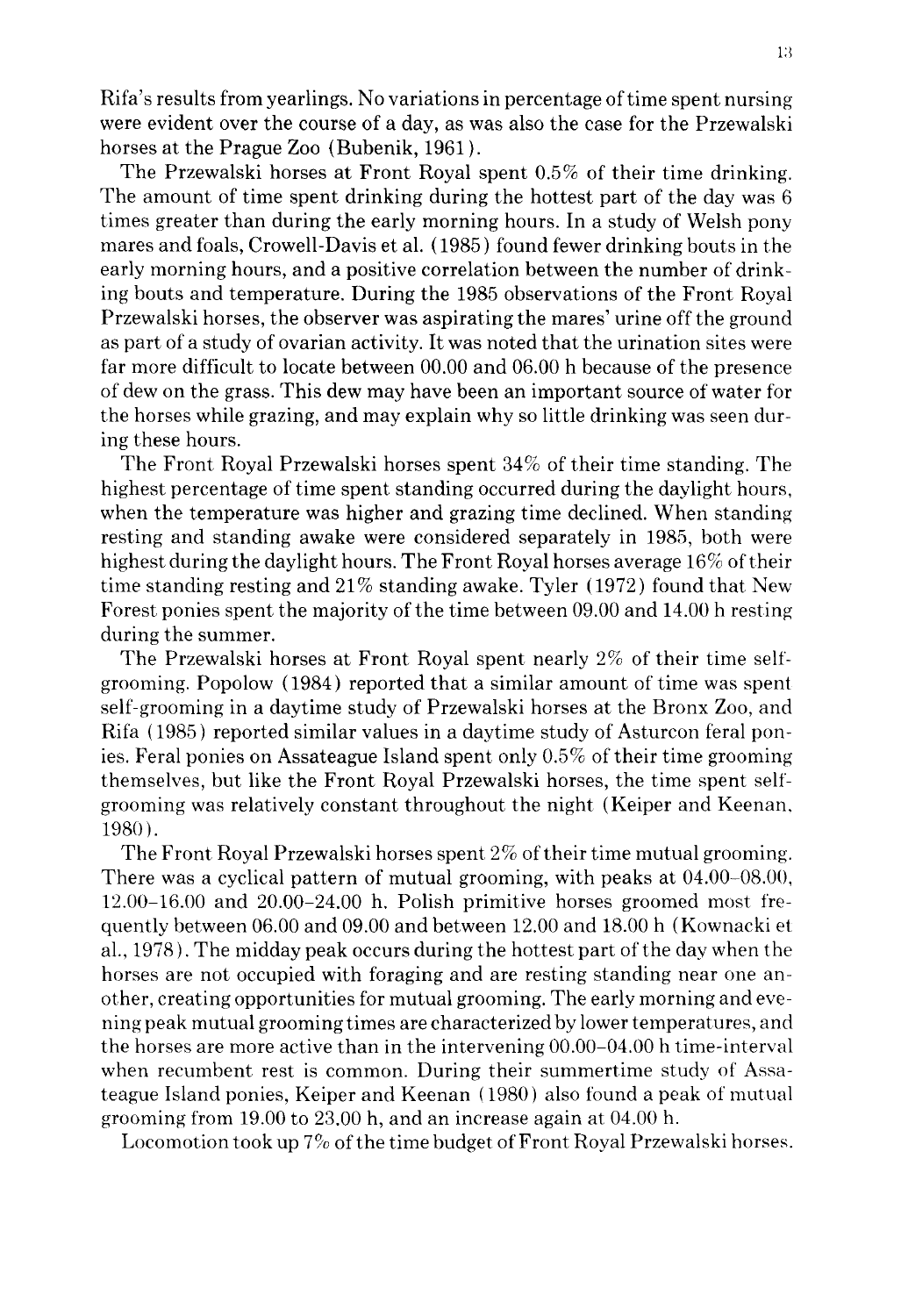More time was spent in motion during the daylight hours than at night. Similarly, the Przewalski horses at the Denver Zoo spent 7% of their time locomoting during the day, but only 2% of their time locomoting at night (Griffitts, 1985 ). Assateague Island ponies also spent more time in motion during the day than at night (Keiper et al., 1980; Keiper and Keenan, 1980). During the night the Front Royal horses were usually feeding or in recumbent rest, so little time was spent walking other than as part of foraging.

The Front Royal Przewalski horses spent 1% of their time in play. Adult Przewalski mares at the Bronx Zoo spent 0.2% of their time in play, while foals spent 1.5% of their time in this way (Popolow, 1984). Rifa (1985) observed no play in adult Asturcon ponies, while foals spent 0.6% of their time in play. The Front Royal herd is very young; the oldest horses were 4 years old in the last year of the study, and this may explain the relatively high amount of time spent in play. Most play occurred during daylight hours. Schoen et al. (1976) found foal play bouts to be most frequent between 06.00 and 08.00 h, whereas in this study the peak of playing occurred between 08.00 and 12.00 h.

Duncan (1980) found that adult Camargue mares spent 0.2-1.0% of their time lying laterally in the summer, and 1.0-6.0% of their time lying sternally. Rifa (1985) found that adult and juvenile Asturcon ponies spent 0.05-2.4% of their time lying laterally and 1.8-4.6% of their time lying sternally. Polish primitive mares spent 3.6% of their time lying down (Kownacki et al., 1978). The Front Royal Przewalski horses spent 2% of their time lying laterally and 4% lying sternally. Sternal recumbency was most common from 00.00 to 04.00 h, when it occupied 19% of the animals' time. Percentage time spent lying laterally also tended to be highest from 00.00 to 04.00 h, although statistically the time spent lying laterally was homogeneous throughout the day. Assateague Island ponies also showed a peak of recumbency between 00.00 and 04.00 h (Keiper and Keenan, 1980). Przewalski horses at the Prague Zoo also showed a peak in sleeping behavior between 00.00 and 06.00 h (Bubenik, 1961 ). Sternal recumbency seems to be more frequent than lateral recumbency, perhaps so that the horse can rise more quickly in response to danger.

No time-of-day differences in amount of time spent defecating were noted for the Przewalski horses at the Prague Zoo (Bubenik, 1961 ). The Front Royal horses showed two peaks in defecation rate. One peak occurred from 08.00 to 12.00 h, and since the horses received their concentrates during this time, this peak may be the result of the gastrocolic reflex. The second peak occurred from 16.00 to 20.00 h, which was 16-20 h after the peak of feeding behavior. Since Orton et al. (1985) found the highest rate of excretion of fluid and particulate digesta markers 16-20 h after the infusion of the marker into the horses' stomachs, it is likely that the second peak in time spent defecating by the Przewalski horses corresponds to the arrival in the rectum of material from the previous night's foraging.

These Przewalski horses urinated every 3 h on average. No difference in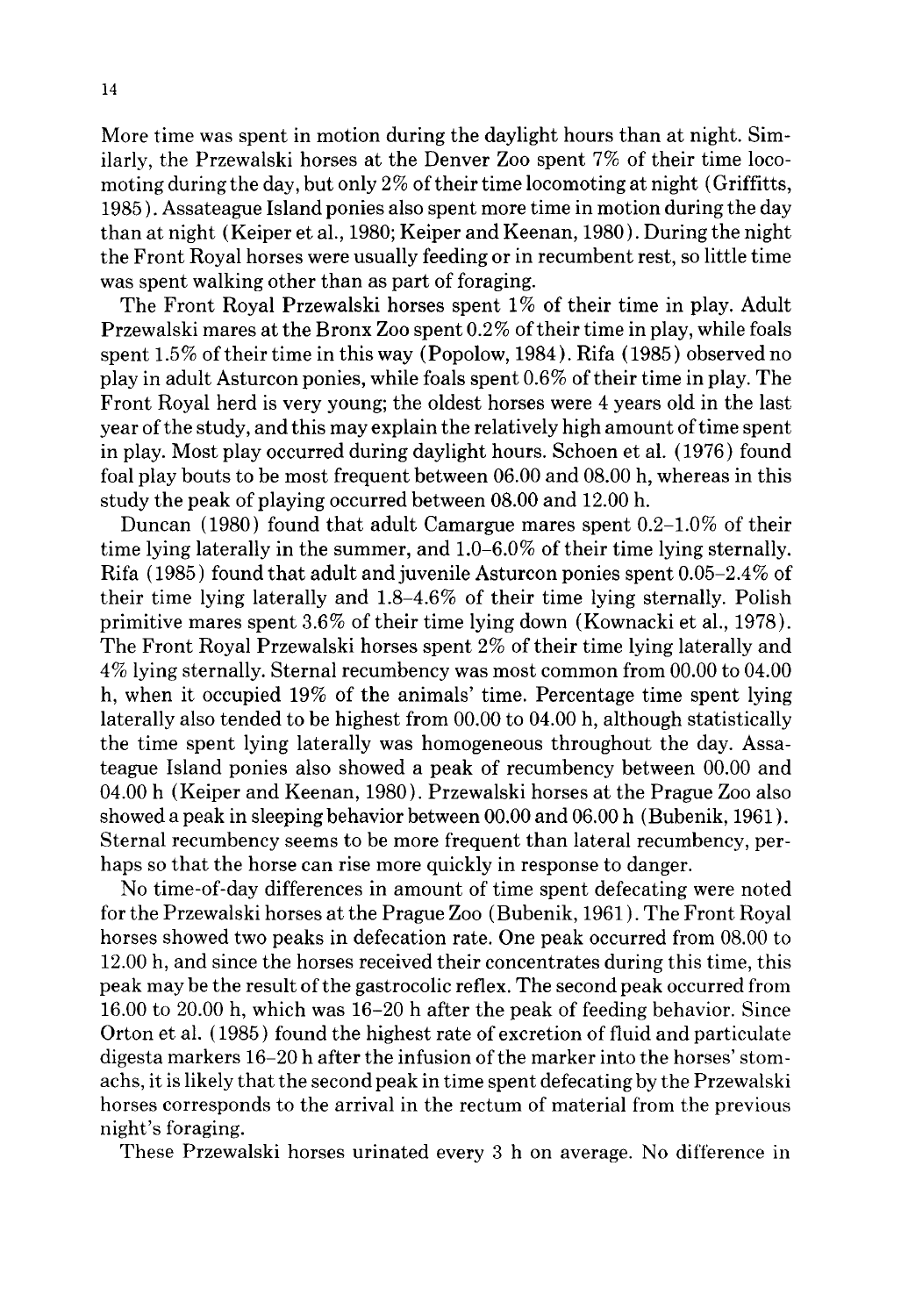urination rate was seen across the day; as was also true for Przewalski horses in the Prague Zoo (Bubenik, 1961 ).

Very little reproductive behavior was seen in the Front Royal herd. This is probably due to the immaturity of the stallion. The main reproductive behaviors observed were proceptive behavior, courting and mounting, and these occurred predominately at dawn (04.00-08.00 h). No reproductive behavior was seen from 16.00 to 04.00 h.

Transitions per hour were lowest from 00.00 to 04.00 h, indicating that the horses were spending this time in fewer behaviors of longer duration, such as foraging and recumbent rest. From 04.00 to 08.00 h the number of activities doubled, and continued to increase until 20.00 h, after which the number of transitions returned to pre-dawn levels. The number of aggressions per hour followed a similar pattern. Aggression rates were highest when the horses were standing near one another while resting in the midday heat. Overall, the horses averaged 1.5 aggressions per horse per hour, which is within the range reported for other Przewalski and domestic horses. The Bronx Przewalski horses averaged 0.6-2.0 aggressions per horse-hour (Popolow, 1984). Assateague Island ponies were found to have 0.2-0.7 aggressions per horse-hour (Houpt and Keiper, 1982), while Highland ponies exhibited 1.9 aggressions per horse-hour (Clutton-Brock et al., 1976).

The Front Royal Przewalski horses vocalized an average of 0.7 times per hour. The distribution of vocalizations was homogeneous over the course of a 24-h period.

In summary, the Przewalski horses on pasture in summer spent the highest amount of time foraging at night when the temperature was lower. Recumbent rest was also most common at night. As temperatures rose during the daylight hours, the horses spent more time drinking and standing, rather than grazing. While standing in close proximity at midday the horses interacted by mutual grooming and aggression against one another.

## ACKNOWLEDGEMENTS

This research was supported by a Smithsonian Graduate Student Fellowship to the first author and a Friends of the National Zoo Traineeship to the second author. We would like to thank the staff of the National Zoo's Conservation and Research Center for their assistance. C.E. Houpt wrote the computer programs used to compile time budgets. Dr. J.R. Sauer provided statistical advice, and Drs. J. Cummings, H.F. Hintz and P.W. Sherman commented on the manuscript.

## **REFERENCES**

Altmann, J., 1974. Observational study of behaviour: sampling methods. Behaviour, 49: 227-267. Benirschke, K., Malouf, N., Low, R.J. and Heck, H., 1965. Chromosome complement: differences between *Equus caballus* and *Equus przewalskii,* Poliakov. Science, 148: 382-383.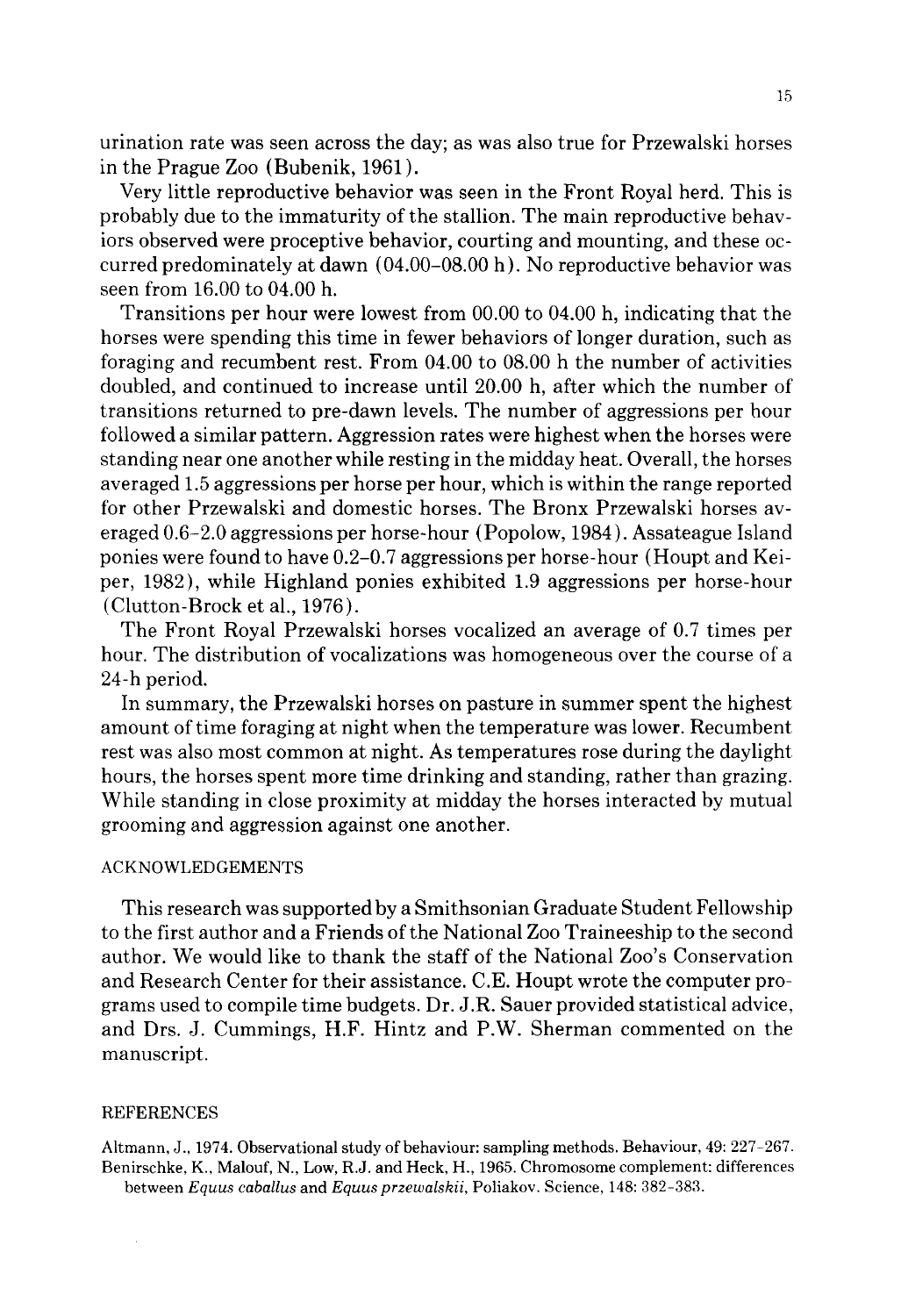- Berger, J., 1986. Wild Horses of the Great Basin. The University of Chicago Press, Chicago.
- Boy, V. and Duncan, P., 1979. Time-budgets of Camargue horses. I. Developmental changes in the time-budgets of foals. Behaviour, 71: 187-202.
- Bubenik, A.B., 1961. Vierundzwanzigstunden-Rhythmus des Przewalski-Pferdes *(Equus przewalskii* Pol. 1881 ) wahrend der Laktation und beginnender Brunst. Equus, 1: 122-140.
- Clutton-Brock, T.H., Greenwood, P.J. and Powell, R.P., 1976. Ranks and relationships in Highland ponies and Highland cows. Z. Tierpsychol., 41: 202-216.
- Conover, W.J., 1980. Practical Nonparametric Statistics. Wiley, New York.
- Crowell-Davis, S.L., 1983. The behavior of Welsh pony foals and mares. Ph.D. Thesis, Cornell University, Ithaca, NY.
- Crowell-Davis, S.L., Houpt, K.A. and Carnevale, J., 1985. Feeding and drinking behavior of mares and foals with free access to pasture and water. J. Anim. Sci., 60: 883-889.
- Duncan, P., 1980. Time-budgets of Camargue horses. II. Time-budgets of adult horses and weaned sub-adults. Behaviour, 72: 26-49.
- Duncan, P., 1985. Time-budgets of Camargue horses. III. Environmental influences. Behaviour, 92: 188-208.
- Griffitts, C., 1985. The behavior of Przewalski horses at the Denver Zoo. Unpublished Undergraduate Honors Thesis, Department of Animal Science, Cornell University, Ithaca, NY.
- Houpt, K.A. and Keiper, R., 1982. The position of the stallion in the equine dominance hierarchy of feral and domestic ponies. J. Anim. Sci., 54: 945-950.
- Houpt, K.A., O'Connell, M.F., Houpt, T.A. and Carbonaro, D.A., 1986. Night-time behavior of stabled and pastured peri-parturient ponies. Appl. Anim. Behav. Sci., 15: 103-111.
- Kaseda, Y., 1983. Seasonal changes in time spent grazing and resting of Misaki horses. Jpn. J. Zootech. Sci., 54: 464-469.
- Keiper, R.R. and Keenan, M.A., 1980. Nocturnal activity patterns of feral ponies. J. Mammal., 61(1): 116-118.
- Keiper, R.R., Moss, M.B. and Zervanos, S.M., 1980. Daily and seasonal patterns of feral ponies on Assateague Island. Conference on Scientific Research in National Parks, 2 (8): 369-381.
- Kownacki, M., Sasimowski, E., Budzynski, M., Jezierski, T., Kapron, M., Jelen, B., Jaworska, M., Dziedzic, R., Seweryn, A. and Slomka, Z., 1978. Observations of the twenty-four-hour rhythm of natural behaviour of Polish primitive horses bred for conservation of genetic resources in a forest reserve. Genet. Pol., 19: 61-77.
- Lehner, P.N., 1979. Handbook of Ethological Methods. Garland STPM Press, New York.
- Mohr, E., 1971. The Asiatic Wild Horse. Allen, London.
- Orton, R.K., Hume, I.D. and Leng, R.A., 1985. Effects of exercise and level of dietary protein on digestive function in horses. Equine Vet. J., 17: 386-390.
- Pollock, J.I., 1980. Behavioural Ecology and Body Condition Changes in New Forest Ponies. R.S.P.C.A. Scientific Publications, Horsham, Gt. Britain.
- Popolow, C., 1984. Time budgets of *Equus przewalskii* at the Bronx Zoo. Unpublished Undergraduate Research Paper, Cornell University, Ithaca, NY.
- Rifa, H., 1985. Activity patterns of feral Asturcon ponies during the breeding season. Poster, 19th Int. Ethological Conf., Toulouse, France.
- Rosenthal, J.S., 1986. The limits of kin recognition in *Equus przewalskii.* Unpublished Undergraduate Paper, Cornell University, Ithaca, NY.
- Rubenstein, D.I., 1981. Behavioural ecology of island feral horses. Equine Vet. J., 13: 27-34.
- Ryder, O.A., Epel, N.C. and Benirschke, K., 1978. Chromosome banding studies of the Equidae. Cytogenet. Cell Genet., 20: 323-350.
- Salter, R.E. and Hudson, R.J., 1979. Feeding ecology of feral horses in western Alberta. J. Range. Manage., 32: 221-225.
- Schoen, A.M.S., Banks. E.M. and Curtis, S.E., 1976. Behavior of young Shetland and Welsh ponies *(Equus cabaUus).* Biol. Behav., 1: 199-216.